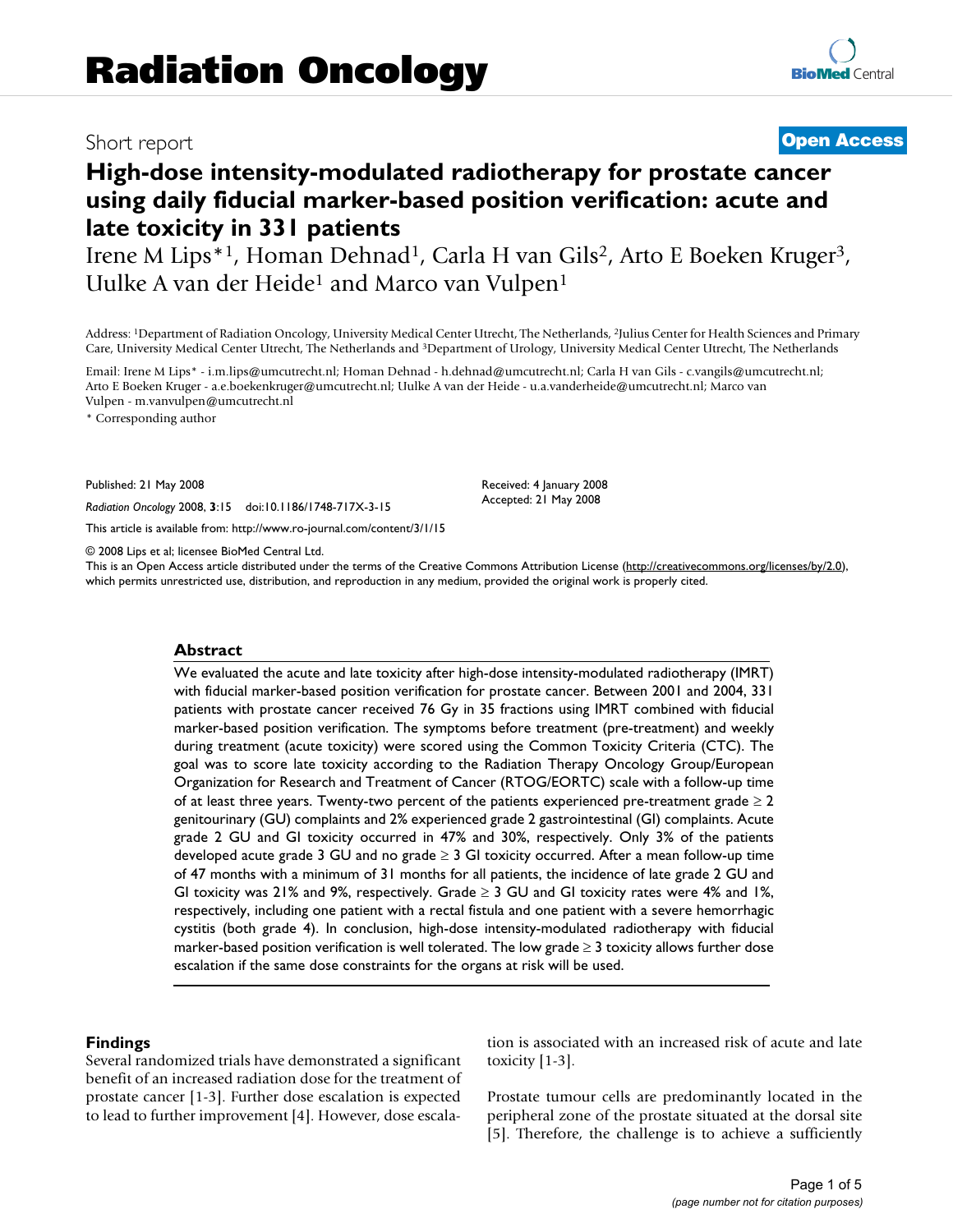high-dose to the peripheral zone of the prostate, while providing an adequate sparing of the rectum. Intensitymodulated radiotherapy (IMRT) is able to deliver such dose distributions and has therefore become the preferred treatment technique [6-11].

Sharp dose gradients between the target volume and the organ at risk require reliable and accurate position verification to prevent decreased biochemical control and increased rectal toxicity [12]. Fiducial gold markers implanted in the prostate have proved to be reliable markers of prostate position over the course of radiation treatment [13]. Their position can be easily and automatically detected with electronic portal imaging devices, allowing for fast and accurate determination of the prostate position. Daily correction of the position of the prostate using fiducial markers minimizes the setup uncertainties [14].

Several prospective and randomized trials have accurately presented the incidences of their acute and late toxicity [3,7-9,15-18]. Only Skala et al. [9] reported toxicity rates after prostate cancer treatment with three-dimensional (3D) conformal/IMRT using fiducial marker-based position verification. They collected patient-reported questionnaires of 365 patients to determine the incidence of late toxicity. Until now, no longitudinal study of physician-reported toxicity including baseline measurements has been published for patients treated with IMRT using fiducial markers. Therefore, we describe in this study the complete pre-treatment symptoms and the acute and late toxicity of a large number of patients treated with highdose IMRT using daily fiducial marker-based position verification.

According to literature, a follow-up of three years is sufficient for the majority of later rectal morbidity to manifest itself [2,3]. Therefore, we evaluated toxicity in the entire population of patients ( $n = 331$ ) treated at our department from August 2001 until December 2004, which resulted in a minimum follow-up time of 31 months for all patients. The prostate was delineated on a CT-scan and a margin of 8 mm was applied to the prostate and seminal vesicles to create a planning target volume (PTV). Patients received an IMRT treatment using a five-beam step-andshoot technique [14,19]. A mean dose of 76 Gy in 35 fractions was prescribed to the PTV and 95% of the prescription dose (= 72 Gy) was prescribed to 99% of the PTV. The dose to the overlapping region with rectum and bladder was limited so that no more than 5% of the rectum and 10% of the bladder would receive a dose of  $\geq$  72 Gy [20]. No elective pelvic node irradiation was performed.

Fiducial markers for position verification were transrectally implanted with the use of antibiotic prophylaxis [13]. Daily portal images of the fiducial markers were taken to determine the position variations during treatment. With the use of an offline adapted shrinking action level (SAL) protocol the systematic errors were less than 0.8 mm in all directions [14].

Pre-treatment symptoms and acute toxicity were scored using the Common Toxicity Criteria (CTC) version 2.0 [21]. Acute toxicity was present when one of the symptoms occurred within 90 days after the start of treatment [21]. Late toxicity was scored according to the Radiation Therapy Oncology Group/European Organization for Research and Treatment of Cancer (RTOG/EORTC) morbidity scale version 9 [22], because the CTC version 2.0 only focuses on acute effects [21]. Follow-up took place 4 weeks after treatment, every 3 months in the first year and every 6 months thereafter at the department of radiotherapy. Every symptom was counted even if it occurred only on one single occasion.

The patient characteristics of the 331 patients are presented in Table 1. The mean follow-up time was 47 months (range: 31–71 months). At the time of study entry, no national guidelines for hormonal treatment were available. Therefore, only 95 patients received adjuvant hormonal treatment. Bone scan and/or pelvic lymph node dissection was performed in all patients with PSA levels above 20 ng/ml to rule out M+ disease. Late side effects with a minimum follow-up time of 31 months were available for 320 patients, because three patients died and eight patients were lost to follow-up during the first three years.

|  |  | Table 1: Patient characteristics of the 331 patients |  |  |  |  |
|--|--|------------------------------------------------------|--|--|--|--|
|--|--|------------------------------------------------------|--|--|--|--|

| Characteristics                         |                 |
|-----------------------------------------|-----------------|
| Age at baseline (year), Mean (range)    | 68 $(46 - 80)$  |
| Initial PSA value (ng/mL), Mean (range) | $20(0.5 - 175)$ |
| <b>Biopsy Gleason score</b>             |                 |
| $\leq 4$                                | 39 (12)         |
| $5 - 7$                                 | 228 (69)        |
| > 8                                     | 64 (19)         |
| Tumor stage                             |                 |
| ΤI                                      | 37 (II)         |
| T <sub>2</sub>                          | 31(9)           |
| T3                                      | 262 (79)        |
| T4                                      | $\vert$ (l)     |
| Hormonal treatment                      |                 |
| None                                    | 236(71)         |
| Short-term                              | 70 (21)         |
| Long-term                               | 25(8)           |
| TURP                                    | 40 (12)         |
|                                         |                 |

*Abbreviations*: TURP = transurethral resection of the prostate. PSA = prostate specific antigen.

Values are number (percentage), unless otherwise noted.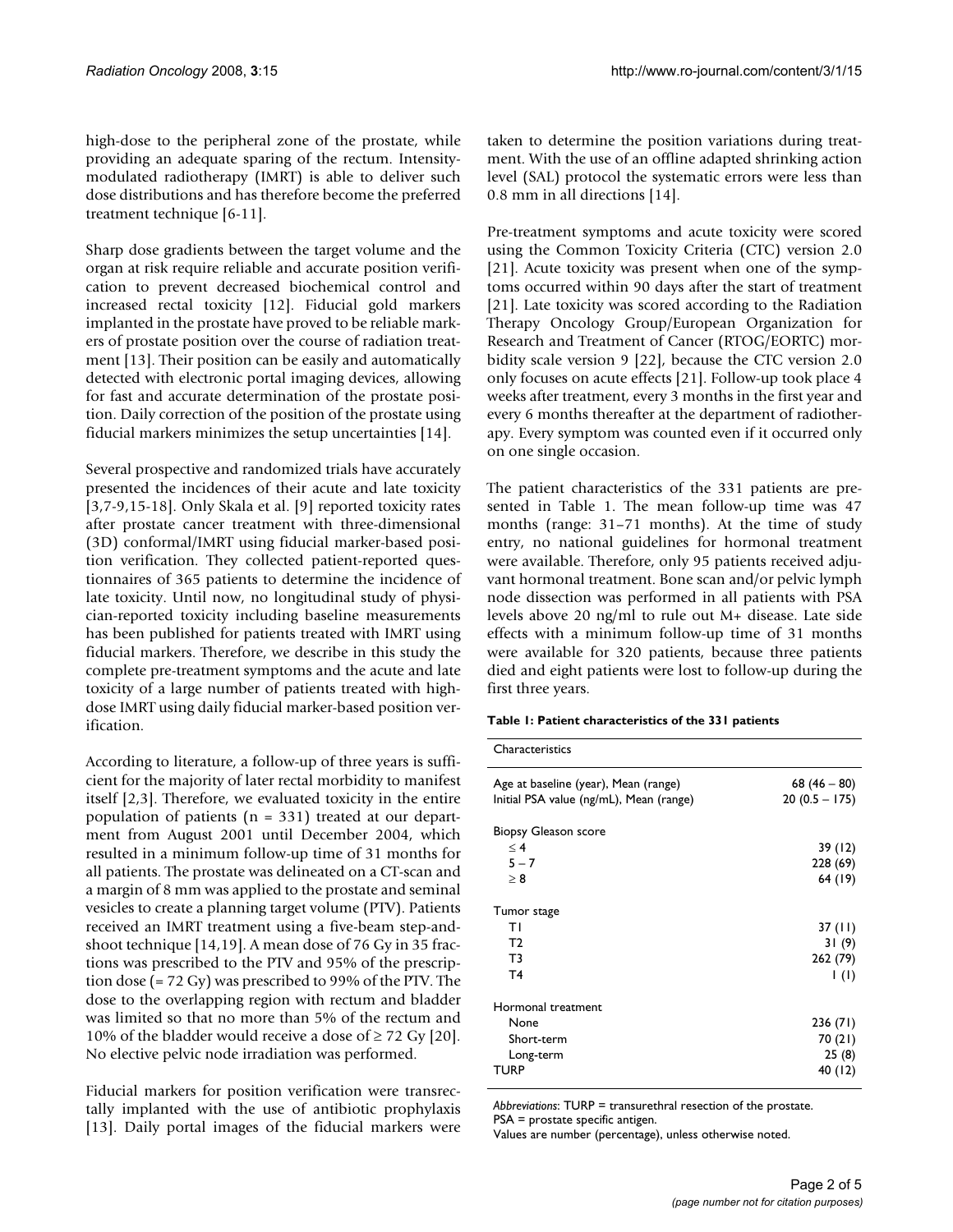In Table 2, the grades of pre-treatment symptoms and acute and late toxicity are shown. The highest toxicity score for each patient was used, to calculate an overall GU and GI score of the CTC items. Seventy-three patients (22%) showed pre-treatment GU symptoms of grade  $\geq 2$ and six patients (2%) experienced grade 2 proctitis complaints before radiotherapy.

Acute grade 2 GU and GI toxicity was found in 47% and 30% of our patient group. Ten patients (3%) developed grade 3 acute GU side effects with two patients having a urinary catheter before treatment (grade 3) and six patients having pre-treatment grade 2 GU symptoms. Acute grade 3 infections were seen in three patients: respectively a urinary tract infection, a pneumonitis and a prostatitis after marker implantation, that all needed intravenous antibiotic. No grade 4 acute toxicity was seen for both GU and GI. Ninety-nine percent of the patients with pre-treatment grade  $\geq 2$  GU symptoms demonstrated acute grade  $\geq 2$  toxicity, compared to 36% of the patients with pre-treatment GU complaints of < grade 2. As grade 3 toxicity seldom occurred, most patients with pretreatment grade 2 complaints mainly continued having grade 2 toxicity during treatment.

Eighty-two and 33 patients demonstrated late grade  $\geq 2$ GU and GI toxicity, respectively. Two patients experienced late grade 4 morbidities: one patient experienced a severe haemorrhagic cystitis and required a suprapubic catheter. Three months before the start of the radiotherapy he underwent a TURP and he had pre-treatment grade 1 urinary frequency/urgency complaints and acute grade 1 dysuria and grade 2 hematuria and urinary frequency/ urgency toxicity. Furthermore, this patient suffered from

**Table 2: Pre-treatment complaints and acute toxicity according to the Common Toxicity Criteria (CTC) and late toxicity according to the Radiation Therapy Oncology Group/European Organization for Research and Treatment of Cancer (RTOG/EORTC) scale**

| Item                         | Number of patients (%) |         |         |         |         |  |  |  |  |
|------------------------------|------------------------|---------|---------|---------|---------|--|--|--|--|
|                              | Grade 0                | Grade I | Grade 2 | Grade 3 | Grade 4 |  |  |  |  |
| Pre-treatment ( $n = 331$ )  |                        |         |         |         |         |  |  |  |  |
| Genitourinary                |                        |         |         |         |         |  |  |  |  |
| Urinary frequency/urgency    | 161(49)                | 99 (30) | 69(21)  | 2(1)    | 0(0)    |  |  |  |  |
| Urinary retention            | 317 (96)               | 13(4)   | 1(0.3)  | 0(0)    | 0(0)    |  |  |  |  |
| Bladder spasms               | 328 (99)               | 3(1)    | 0(0)    | 0(0)    | 0(0)    |  |  |  |  |
| Urinary incontinence         | 318 (96)               | 13(4)   | 0(0)    | 0(0)    | 0(0)    |  |  |  |  |
| Hematuria                    | 324 (98)               | 6(2)    | (0.3)   | 0(0)    | 0(0)    |  |  |  |  |
| Dysuria                      | 318 (96)               | 13(4)   | 0(0)    | 0(0)    | 0(0)    |  |  |  |  |
| Overall                      | 150(45)                | 108(33) | 71(22)  | 2(1)    | 0(0)    |  |  |  |  |
| Gastrointestinal             |                        |         |         |         |         |  |  |  |  |
| Proctitis                    | 306 (92)               | 19(6)   | 6(2)    | 0(0)    | 0(0)    |  |  |  |  |
| Rectal or perirectal pain    | 328 (99)               | 3(1)    | 0(0)    | 0(0)    | 0(0)    |  |  |  |  |
| Overall                      | 305 (92)               | 20(6)   | 6(2)    | 0(0)    | 0(0)    |  |  |  |  |
| Acute toxicity ( $n = 331$ ) |                        |         |         |         |         |  |  |  |  |
| Genitourinary                |                        |         |         |         |         |  |  |  |  |
| Urinary frequency/urgency    | 25(8)                  | 154(47) | 144(44) | 8(2)    | 0(0)    |  |  |  |  |
| Urinary retention            | 271 (82)               | 52 (16) | 3(1)    | 5(2)    | 0(0)    |  |  |  |  |
| Bladder spasms               | 309 (94)               | 18(5)   | 4(1)    | 0(0)    | 0(0)    |  |  |  |  |
| Urinary incontinence         | 305 (92)               | 23(7)   | 3(1)    | 0(0)    | 0(0)    |  |  |  |  |
| Hematuria                    | 317 (96)               | 7(2)    | 6(2)    | (0.3)   | 0(0)    |  |  |  |  |
| Dysuria                      | 165(50)                | 139(42) | 26(8)   | (0.3)   | 0(0)    |  |  |  |  |
| Overall                      | 19(6)                  | 147(44) | 155(47) | 10(3)   | 0(0)    |  |  |  |  |
| Gastrointestinal             |                        |         |         |         |         |  |  |  |  |
| Proctitis                    | 71(22)                 | 168(51) | 92 (28) | 0(0)    | 0(0)    |  |  |  |  |
| Rectal or perirectal pain    | 275 (83)               | 32(10)  | 24(7)   | 0(0)    | 0(0)    |  |  |  |  |
| Overall                      | 63 (19)                | 169(51) | 99 (30) | 0(0)    | 0(0)    |  |  |  |  |
| Infection                    | 313(95)                | 3(1)    | 12(4)   | 3(1)    | 0(0)    |  |  |  |  |
| Late toxicity ( $n = 320$ )  |                        |         |         |         |         |  |  |  |  |
| Genitourinary                | 152(48)                | 86 (27) | 68(21)  | 13(4)   | (0.3)   |  |  |  |  |
| Gastrointestinal             | 193 (60)               | 94 (29) | 30(9)   | 2(1)    | 1(0.3)  |  |  |  |  |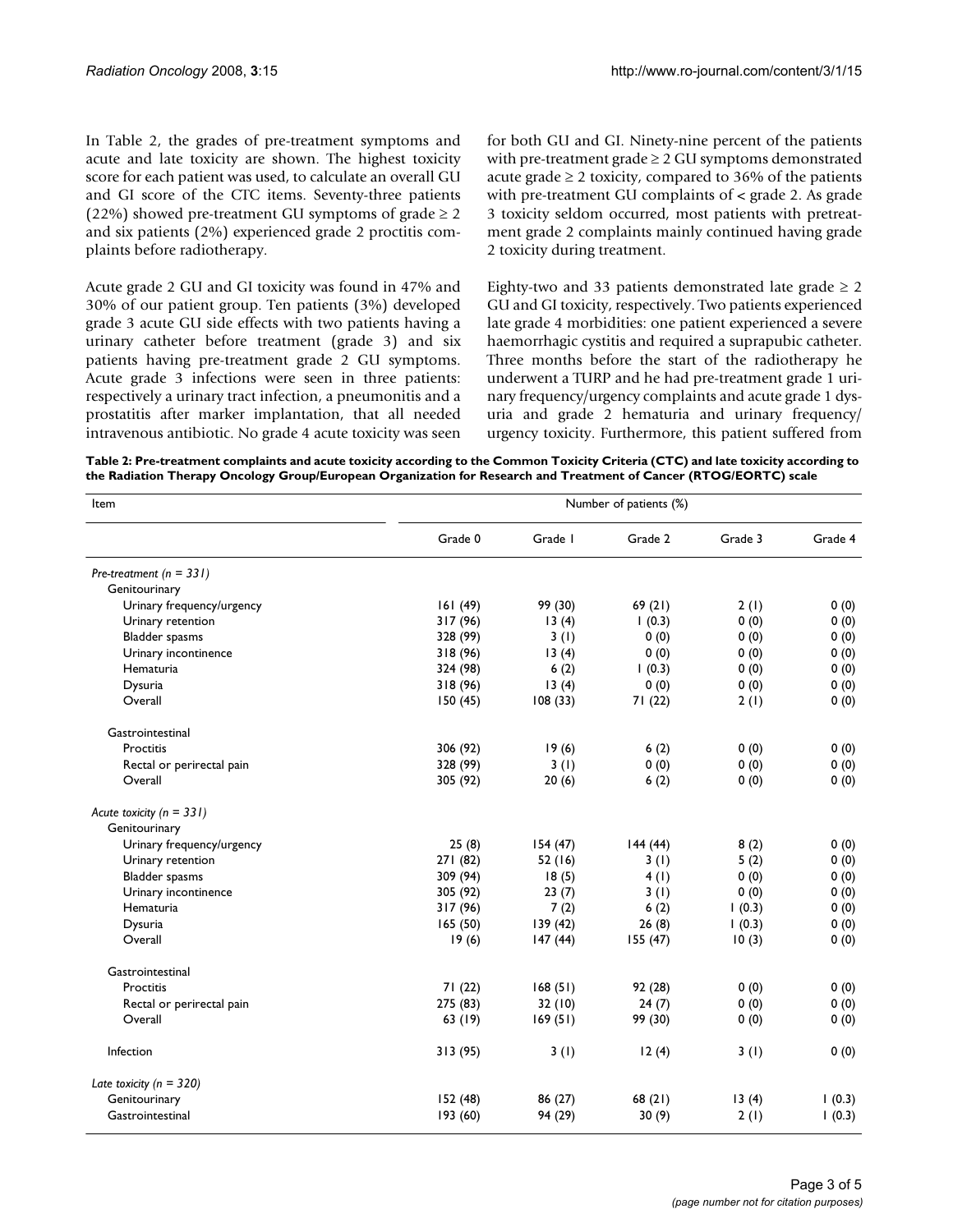late grade 2 GI toxicity with frequent bleeding that required steroid enemas. The other patient developed a rectal fistula requiring surgery 18 months after radiotherapy. This patient had no pre-treatment GI complaints, but during radiotherapy he developed grade 2 perirectal pain and proctitis. For both patients the technical and dosimetric details of their radiotherapy treatment were evaluated and no abnormalities were found.

The incidence of late grade  $\geq 2$  GU toxicity for patients with pre-treatment grade  $\geq 2$  GU complaints was 58%, compared to 17% for patients with grade < 2 GU symptoms before radiotherapy. Calculation of relative risks (RR) accompanying 95% confidence intervals (95%-CI) demonstrated for patients with acute grade  $\geq 2$  GU complaints a 5.2 fold (95%-CI: 3.0–9.1) increased risk for late  $grade \geq 2$  GU compared to those who had acute grade < 2 GU complaints. Additionally, the risk of late grade  $\geq 2$  GI toxicity was increased for patients with acute grade  $\geq 2$  GI complaints (RR: 2.2; 95%-CI: 1.1–4.1).

This data demonstrates that a dose of 76 Gy in 35 fractions, using IMRT and daily fiducial marker-based position verification, is well tolerated. Acute and late toxicity from different studies, when available, are presented in Table 3. The acute toxicity established in our patient group, in particular grade  $\geq$  3, was lower than reported in literature for 3D conformal radiotherapy [3,15-18]. Although different toxicity scales and radiotherapy techniques make a comparison difficult. De Meerleer et al. [7] treated 114 patients with high-dose IMRT with position verification by visualizing the bony anatomy and reported comparable acute GI toxicity rates and somewhat lower grade 2 and higher grade 3 acute GU toxicity rates. Zelefsky et al. [8] reported lower acute toxicity rates after highdose IMRT with lower fraction doses of only 1.8 Gy. As in most other toxicity reports acute GU toxicity was more pronounced than GI toxicity [7,8,15,17,18].

The randomized dose-escalation trials reported more late GI and comparable late GU morbidities [2,3,17]. One hundred sixteen patients, treated with IMRT using a rectal balloon for position verification, demonstrated comparable late GI toxicity [23]. De Meerleer et al. [10] reported slightly higher late GI toxicity and comparable GU toxicity rates for 133 patients treated with IMRT. Zelefsky et al. [11] described lower incidences of late toxicity for IMRT after a median follow-up time of only 24 months. Skala et al. [9] reported somewhat lower late GU and GI toxicity rates, however the cross-sectional toxicity data was collected from patient-reported questionnaires.

Patients with pre-treatment grade 2 complaints mainly remained acute and late grade 2 toxicity. The predictive value of pre-treatment symptoms has also been reported by others [17,24-26].

Although our patients had a median follow-up time of 47 months and all patients had a follow-up time of at least 31 months, continuing scoring of toxicity is needed, because an increase in GU complications has been reported after three years [27].

In conclusion, a dose of 76 Gy in 35 fractions using IMRT and fiducial marker-based position verifications is well tolerated, because the low incidences of grade  $\geq 3$  acute

| Authors                             | Acute toxicity  |                          |                   |                |                 |                | Late toxicity   |                         |                          |                          |                |     |  |
|-------------------------------------|-----------------|--------------------------|-------------------|----------------|-----------------|----------------|-----------------|-------------------------|--------------------------|--------------------------|----------------|-----|--|
|                                     | GU (%)<br>Grade |                          | GI $(%)$<br>Grade |                | GU (%)<br>Grade |                |                 | GI $(%)$<br>Grade       |                          |                          |                |     |  |
|                                     | $\overline{2}$  | 3                        | 4                 | $\overline{2}$ | 3               | 4              | $\overline{2}$  | 3                       | $\overline{4}$           | $\overline{2}$           | 3              | 4   |  |
| 3D-conformal radiotherapy           |                 |                          |                   |                |                 |                |                 |                         |                          |                          |                |     |  |
| Storey, 2000 [18], Pollack 2002 [2] | 24              | 4                        |                   | 43             | 0               | $\mathbf 0$    | $\overline{10}$ | 3                       | $\overline{\phantom{0}}$ | 19                       | 7              |     |  |
| Beckendorf, 2004 [15]               | 30              | 7                        | $\blacksquare$    | 28             | $\overline{2}$  | $\blacksquare$ | $\blacksquare$  |                         | $\overline{\phantom{a}}$ | $\overline{\phantom{a}}$ |                |     |  |
| Michalski, 2005 [16]                | 41              | 3                        | $\mathbf 0$       | 41             | 3               | 0              | 17              | $\overline{4}$          | 0                        | 18                       | 2              |     |  |
| Zietman, 2005 [3]                   | 49              |                          |                   | 57             | $\mathbf 0$     | $\mathbf 0$    | 20              | $\mathsf{I}$            | $\mathbf 0$              | 17                       |                | 0   |  |
| Peeters, 2005/2006 [1,17]           | 42              | $\overline{13}$          | 0                 | 47             | 4               | $\mathbf 0$    | 26              | $\overline{13}$         | $\blacksquare$           | 27                       | 5              |     |  |
| Intensity-modulated radiotherapy    |                 |                          |                   |                |                 |                |                 |                         |                          |                          |                |     |  |
| Zelefsky, 2002/2006 [8,11]          | 28              | 0.1                      | 0                 | 5              | $\mathbf 0$     | $\mathbf 0$    | 9               | 3                       | $\mathbf 0$              | $\overline{2}$           | 0.1            | 0   |  |
| De Meerleer, 2004/2007 [7,10]       | 36              | 7                        | $\mathbf{0}$      | 29             | $\mathbf 0$     | $\mathbf 0$    | 9               | $\overline{\mathbf{3}}$ | $\mathbf 0$              | 17                       |                | 0   |  |
| Teh, 2005 [23]                      | 35              | 0                        | $\mathbf 0$       | 6              | $\mathbf 0$     | $\mathbf 0$    | $\blacksquare$  |                         | $\blacksquare$           | 7                        | $\overline{2}$ | 0   |  |
| Skala, 2007 [9]                     |                 | $\overline{\phantom{a}}$ |                   |                |                 |                | 9               | T                       | $\blacksquare$           | 3                        |                |     |  |
| Current study                       | 47              | 3                        | 0                 | 30             | 0               | $\Omega$       | 21              | 4                       | 0.3                      | 9                        |                | 0.3 |  |

**Table 3: Acute and late toxicity from different studies**

*Abbreviations*: GU = genitourinary; GI = gastrointestinal; - = toxicity rate not available.